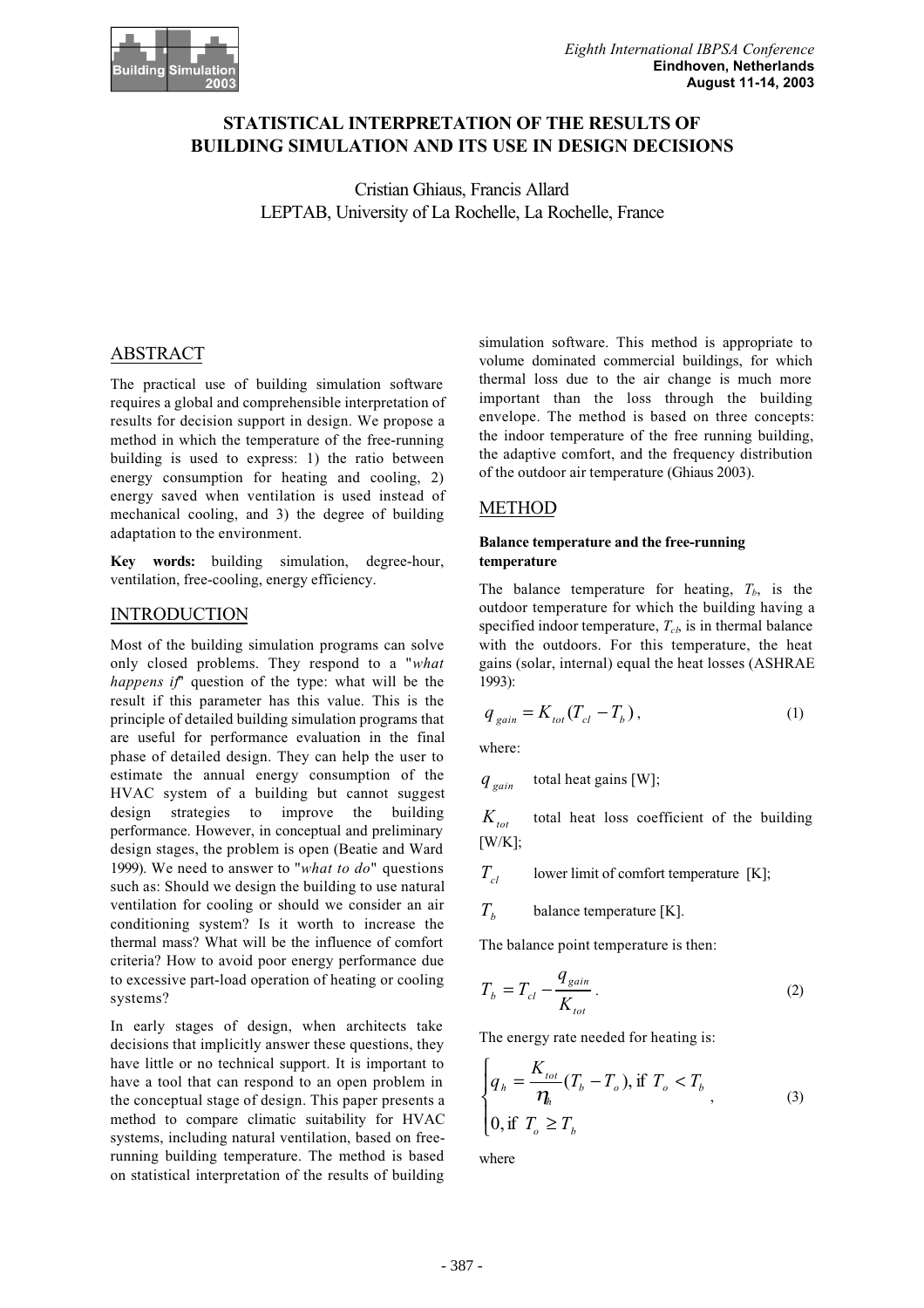$\eta$ <sub>h</sub> is the efficiency of the heating system;

## $T_{\text{o}}$  outdoor temperature.

The energy needed for heating is:

$$
Q_h = \int_{t_{init}}^{t_{fin}} \frac{K_{tot}}{\eta} (T_b - T_o) \delta_h dt
$$
 (4)

with 
$$
\delta_h = \begin{cases} 1, & \text{if } T_o < T_b \\ 0, & \text{if not.} \end{cases} . \tag{5}
$$

The total heat loss coefficient of the building and the efficiency of the heating system are a function of outdoor temperature and time. The discrete equivalent of the integral (4) is:

$$
Q_{h} = \sum_{i} \sum_{j} \frac{K_{tot}(i, j)}{\eta(i, j)} [T_{b}(i, j) - T_{c}(i, j)] \delta_{h}
$$
 (6)

where summation indexes *i* and *j* refer to time interval (e.g. number of hours) and bins of the outdoor temperature,  $T<sub>o</sub>$ , respectively. If the time interval is one hour, the factor:

$$
dh_h \equiv (1h)(T_b - T_o)\delta_h, \qquad (7)
$$

has the dimension degree-hour. The expression (7) has the disadvantage that the balance temperature depends on outdoor temperature and season of the year.

We can demonstrate that the degree-hours as used in bin method (ASHRAE 1993), can have an equivalent expression in function of the free-running temperature,  $T_f$ , which represents the indoor temperature when no HVAC system is used. By "system" we mean heating, air conditioning and ventilation for cooling. We obtain:

$$
K_{tot}(T_{fr} - T_o) - q_{gain} = 0, \t\t(8)
$$

and :

$$
T_{fr} = T_o + \frac{q_{gain}}{K_{tot}}.\tag{9}
$$

By replacing  $T<sub>b</sub>$  in equation (7) by the expression (2) and considering the equation (9), we obtain an equivalent expression for degree-hours:

$$
dh_h = (1h)(T_{cl} - T_{fr})\delta_h
$$
\n(10)

and for :

$$
\delta_h = \begin{cases} 1, \text{if } T_{fr} < T_{cl} \\ 0, \text{if not.} \end{cases} . \tag{11}
$$

Degree-hours for cooling have a similar expression:

$$
dh_c = (1h)(T_{cu} - T_{fr})\delta_c, \qquad (12)
$$

where

$$
\delta_c = \begin{cases} 1, \text{if } T_{fr} > T_{cu} \\ 0, \text{if not.} \end{cases} . \tag{13}
$$

#### **Adaptive comfort**

It is argued that in naturally ventilated buildings thermal comfort has larger seasonal differences in occupant requirements than assumed by ISO 7730 and ASHRAE 55 Standards (Brager and de Deer 1998), (de Dear, Brager and Cooper 1997), (Nicol and Humphreys 2002). Although the values are controversial, the thermal comfort exhibits a zone delimited by a lower,  $T_{ch}$  and an upper comfort limit,  $T_{cu}$ ; these limits vary with the outdoor temperature (Figure 1).



*Figure 1 Ranges for heating, ventilation and cooling when the free-running temperature is*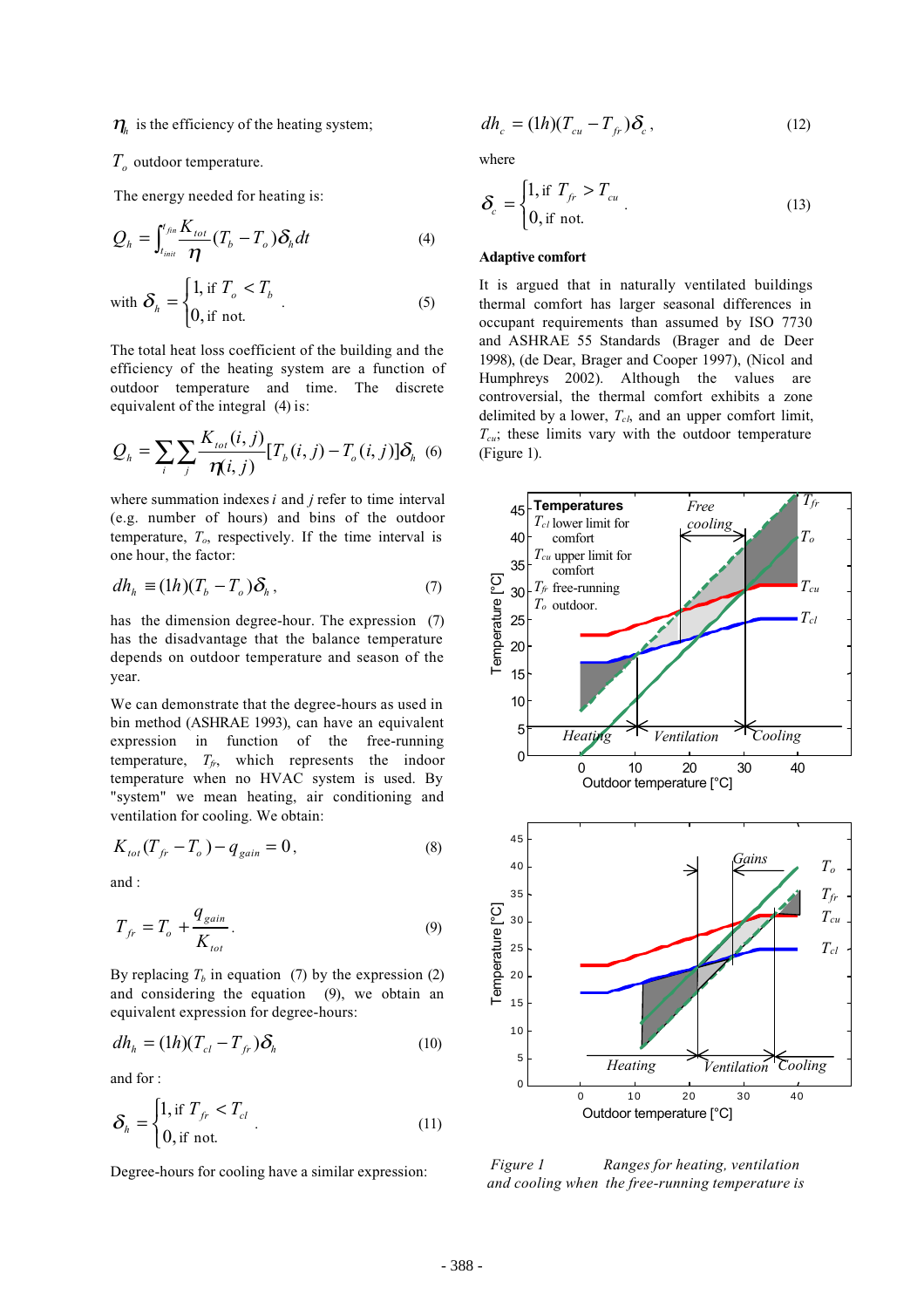

*Figure 2 Interpretation of simulation results for12h and 18h: a) Free-running temperature. b) Outdoor temperature distribution. c) Degree-hour for heating, ventilation and cooling.*

#### **Building adaptability**

If we refer only to the thermal comfort aspect of a building, the aim of the couple formed by the building and the HVAC system is to maintain the indoor temperature within the comfort limits. The difference between the free-running and the outdoor temperature is a measure of the building adaptability.

Conceptually, the building may be considered a lowpass filter that damps and lags the outdoor temperature. If there are no gains, the mean values of the indoor and outdoor temperatures are equal. The internal gains increase the indoor temperature mean and also the importance of ventilation for building adaptation.

The degree of building adaptability may be expressed as the difference between the free-running temperature and the comfort temperature. The relation between the free-running and the outdoor temperature is not one-to-one (Figure 2). The frequency distribution of degree-hours (for heating, ventilation and cooling) and of free-running temperature as a function of the outdoor temperature are, respectively:

$$
DH_h(T_o) = (1h) \sum_{T_{fr}} [T_{cl}(T_o) - T_{fr}(T_o)] \delta_h, \quad (14)
$$

$$
DH_{h}(T_{o}) = (1h) \sum_{T_{fr}} [T_{fr}(T_{o}) - T_{cu}(T_{o})] \delta_{c} \quad (15)
$$

and

$$
DH_{f_c}(T_o) = (1h) \sum_{T_{fr}} [T_{fr}(T_o) - T_{cu}(T_o)] \delta_{fc} \tag{16}
$$

where  $T_f(T_o)$ ,  $T_c(T_o)$ ,  $T_{cu}(T_o)$  represent the free-running temperature and the comfort temperatures (the lower and the upper limit) that correspond to a bin centred around  $T_o$ ;  $\sum_{T_{fr}}$   $\left[\bullet\right]$ [ ] is the sum for all the values in the

bin centred around  $T<sub>o</sub>$  (ASHRAE 1993).

The free-running temperature indicates at a glance the degree of building adaptability. Moving the free